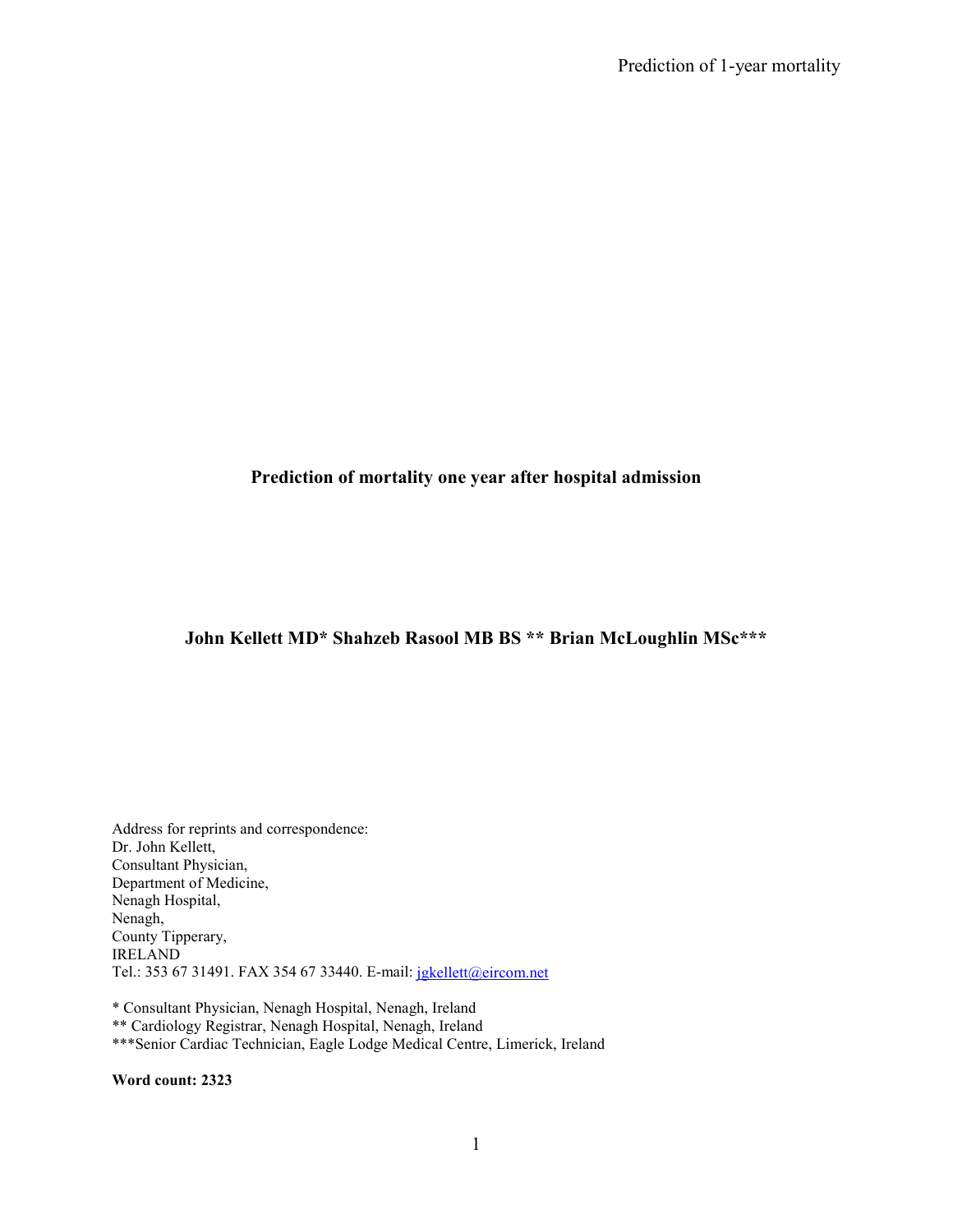### **Abstract**

*Objective:* Hospital admission, especially for the elderly, can be a seminal event as many patients die within a year. This study reports the prediction of death within a year of admission to hospital of the Simple Clinical Score (SCS) and ECG dispersion mapping (ECG-DM). ECG-DM is a novel technique that analyzes low amplitude ECG oscillations and reports them as the myocardial micro-alternation index (MMI).

*Methods:* a convenient sample of 430 acutely ill medical patients (mean age 67.9 +/- 16.6 years) was followed up for one year after their last admission to hospital.

*Results:* 74 (16.3%) patients died within a year – all but 7 had a SCS  $\ge$  =5 and 40% of those with an MMI >=50% died. Only six of variables were found by logistic regression to be independent predictors of mortality (i.e. age, MMI, Simple Clinical Score, a discharge diagnosis of cancer, hemoglobin below 11 gm%, and prior illness that required the patient to spend more than 50% of daytime in bed). The SCS and MMI plus age were comparable predictors of one year mortality:  $SCS \geq 12$  predicted one year mortality with the highest odds (16.1, Chi square 79.09, p  $\leq 0.0001$ ) and a score of age plus MMI  $>$ 104 had an odds ratio of 9.4 (Chi square 73.50, p <0.0001), identified 69% of deaths, and 43% the 119 patients who exceeded this score were dead within a year.

*Conclusion:* SCS and ECG-DM plus age are clinically useful for long term prognostication. ECG-DM is inexpensive, only takes a few seconds to perform and requires no skill to interpret.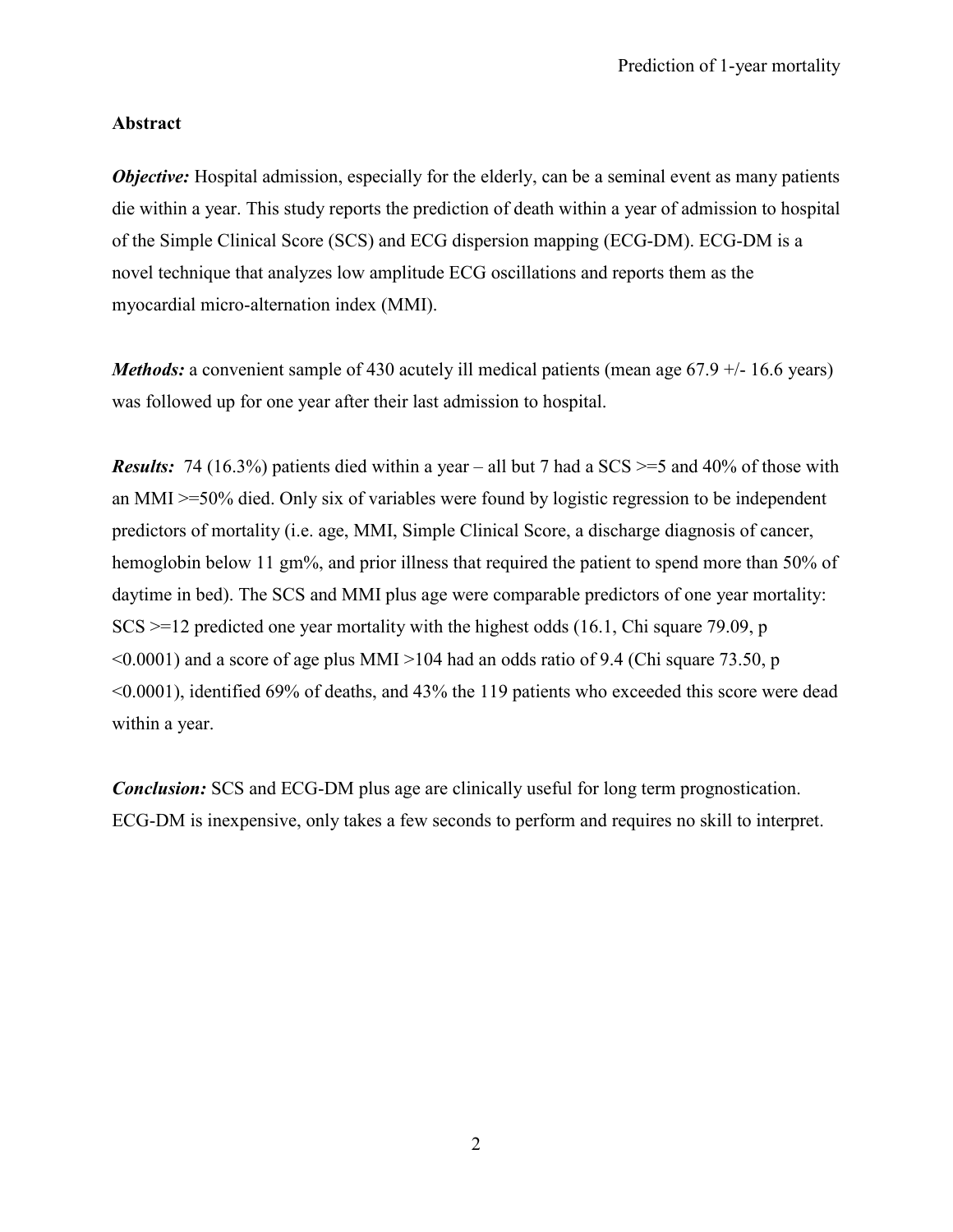#### **Introduction**

Hospital admission, especially for the elderly, can be a seminal event. It has been reported that more than a quarter of patients over 65 years of age are dead within a year of hospital admission (1). In 2006 we reported the Simple Clinical Score (SCS), a reliable and objective predictor of in-hospital mortality that has been independently validated in several different clinical settings (2-6). Its ability to predict long term prognosis, however, has never been reported.

The five most important components of the SCS are hypotension, hypoxia, hypothermia, inability to stand unaided and ECG abnormality - only four out of 4177 patients with a normal ECG died within 24 hours (7). Performing and interpreting an ECG is time consuming, requires training and skill and can, therefore, be costly and impractical. ECG dispersion mapping (ECG-DM) is a recently developed technology that provides non-invasive assessment of myocardial pathology by analyzing low amplitude oscillations of conventional ECG signals. This method examines not only the tiny fluctuations of the T-wave (T wave alternans) but also micro fluctuations of the P wave and QRS complex. All these micro-deviations are combined into one overall myocardial micro-alternation index (MMI) which is expressed as a percentage (8-10) – if pathological micro-deviations are present throughout the entire myocardium the MMI is 100%, whereas an MMI of 0% indicates a total absence of abnormal micro-deviations.

This study reports the one year follow-up of a previously reported cohort of acutely ill medical patient (11-12) admitted to our hospital. It examines the ability of the SCS and ECG-DM to predict one year mortality compared with the standard 12 lead ECG and other commonly used mortality predictors.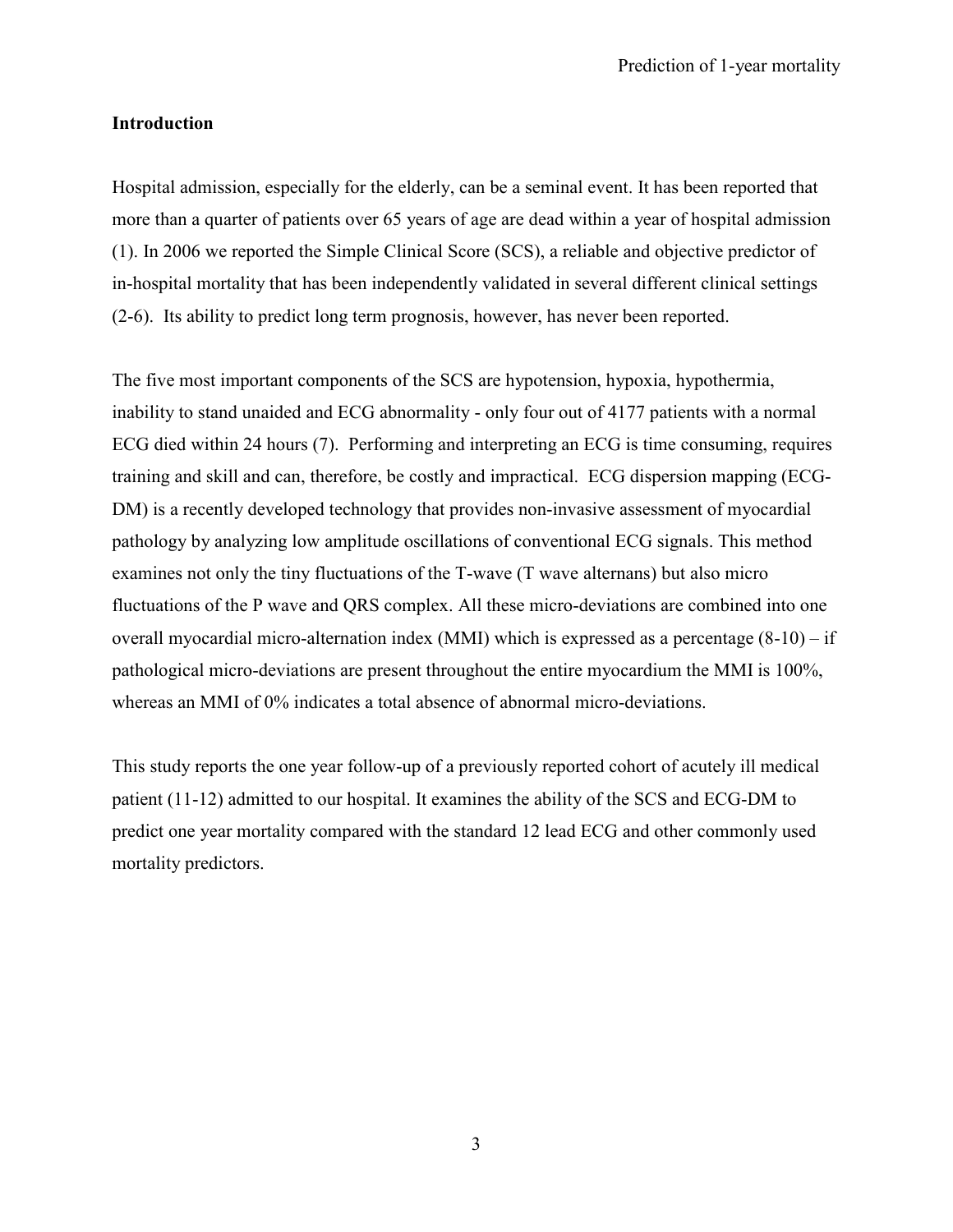### **Methods**

All patients were recruited from the unselected acutely ill medical patients admitted to Nenagh Hospital between July  $30^{th}$  2009 and  $31^{st}$  March 2010. Of the 1680 patients admitted during this period 455 (27.1%) had the SCS measured and ECG-DM performed on them within 10 to 20 minutes of hospital admission. Since 25 of these patients were readmitted during the study period, this study followed up 430 individual patients (mean age 67.9 SD 16.6 years, range 16 to 99 years) for 365 days after the time of their last admission.

Nenagh Hospital has recently undergone substantial reconfiguration of its service. At the time of this study Nenagh Hospital was small general hospital in rural Ireland serving a population of 60,000. It had a 36 bed acute medical unit with 2,800 admissions per year almost all of which were unplanned emergencies (13). It was served by four consultant physicians each assisted by a team of three physicians in training - each team was on-call every fourth day. The hospital had a five bed ICU capable of cardiac monitoring, external and temporary transvenous pacing, noninvasive and invasive ventilation. Renal dialysis, hematology and oncology units were available at Limerick Regional Hospital, 25 miles away.

The SCS can be quickly performed at the bedside and requires no additional information or investigation other than a 12 lead ECG, ECG-DM (HeartVue system, Medical Computer Systems Ltd., Moscow) is a non-invasive procedure that takes 30 seconds to perform, and only requires the placement of the four standard ECG limb leads. All data was corrected for errors and then entered into an *Epi-Info version 6.0* database *(Center for Disease Control and Prevention, USA).* The ICD10 coded diagnoses recorded at discharge or death were also entered into this database. In particular we examined the ten commonest of 32 co-morbid diagnoses that we have previously reported (13) to have an increased risk of in-hospital mortality (i.e. heart failure, atrial fibrillation, diabetes, hyponatremia, chronic obstructive lung disease, anemia, altered mental status, pneumonia, neoplasia and acute myocardial infarction).

Follow-up was performed by contacting the patient directly and/or their family doctor and/or the hospitals patient administration system for those patients still attending out-patient services. For those patients who had died the exact date of death was obtained from the North Tipperary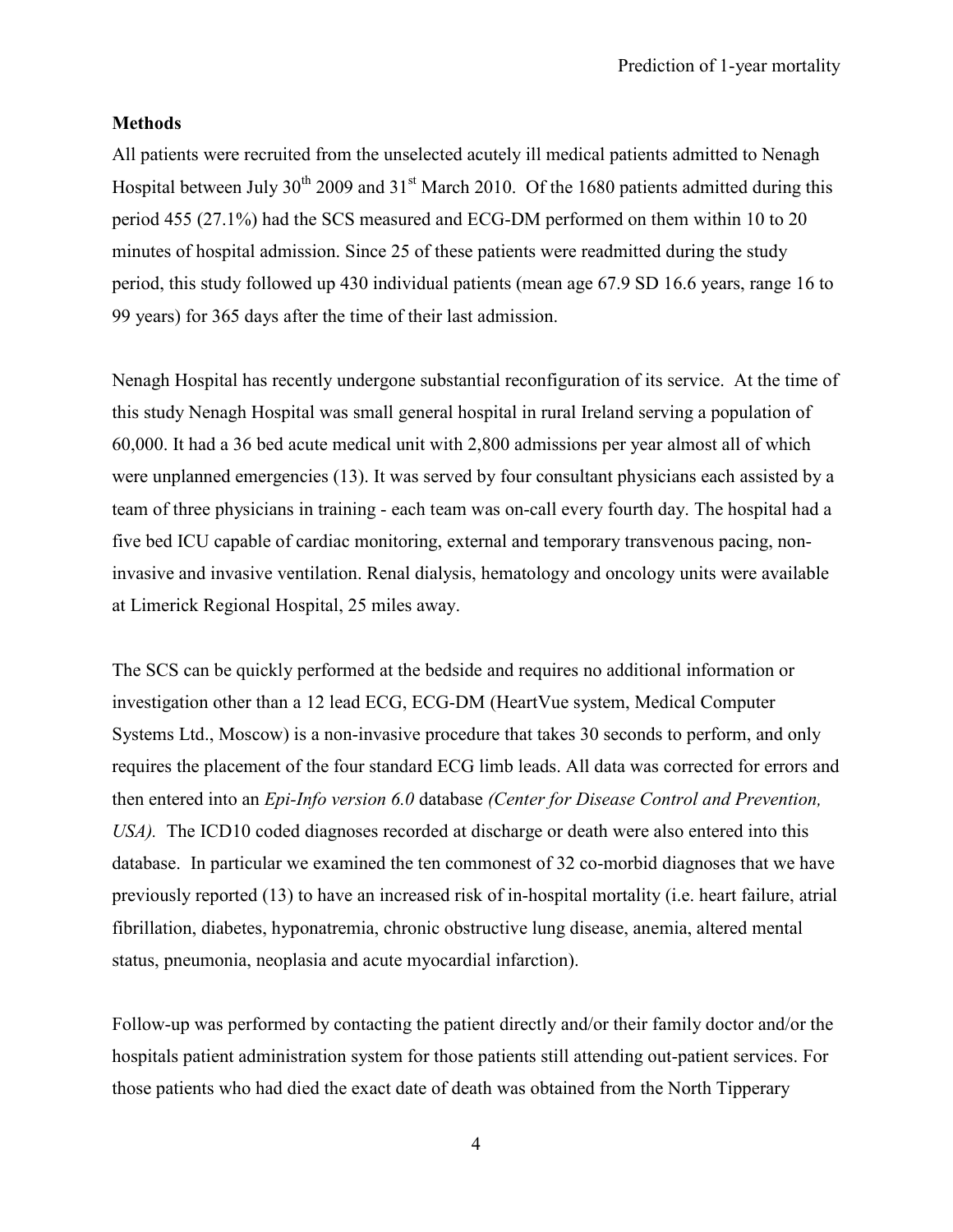Registrar of Births Marriages and Deaths and/or the website rip.ie. No patient was lost to followup.

For univariate analysis the continuous variables of age, MMI etc were converted into categorical variables by determining the odds ratio with the highest Chi-squared number for predicting inhospital mortality. This was done by a process of trial and error. Continuous variables were compared by Student's t test and categorical variables by Chi-square analysis that applied Yates continuity correction – all calculations were performed using *Epi-Info version 6.0 (Center for Disease Control and Prevention, USA)*, and statistical significance was set at a p value <0.05. The independence of variables was tested by logistic regression using Logistic Version 3.11E software (G.E. Dallal, Andover MA) (14). The area under the receiver operating characteristic curves (AUROC) was calculated according to the method of Hanley and McNeil (15).

Ethical approval of the study was obtained from the *Mid-Western Regional Hospital Complex Scientific Research Ethics Committee*, which granted exemption for patient consent.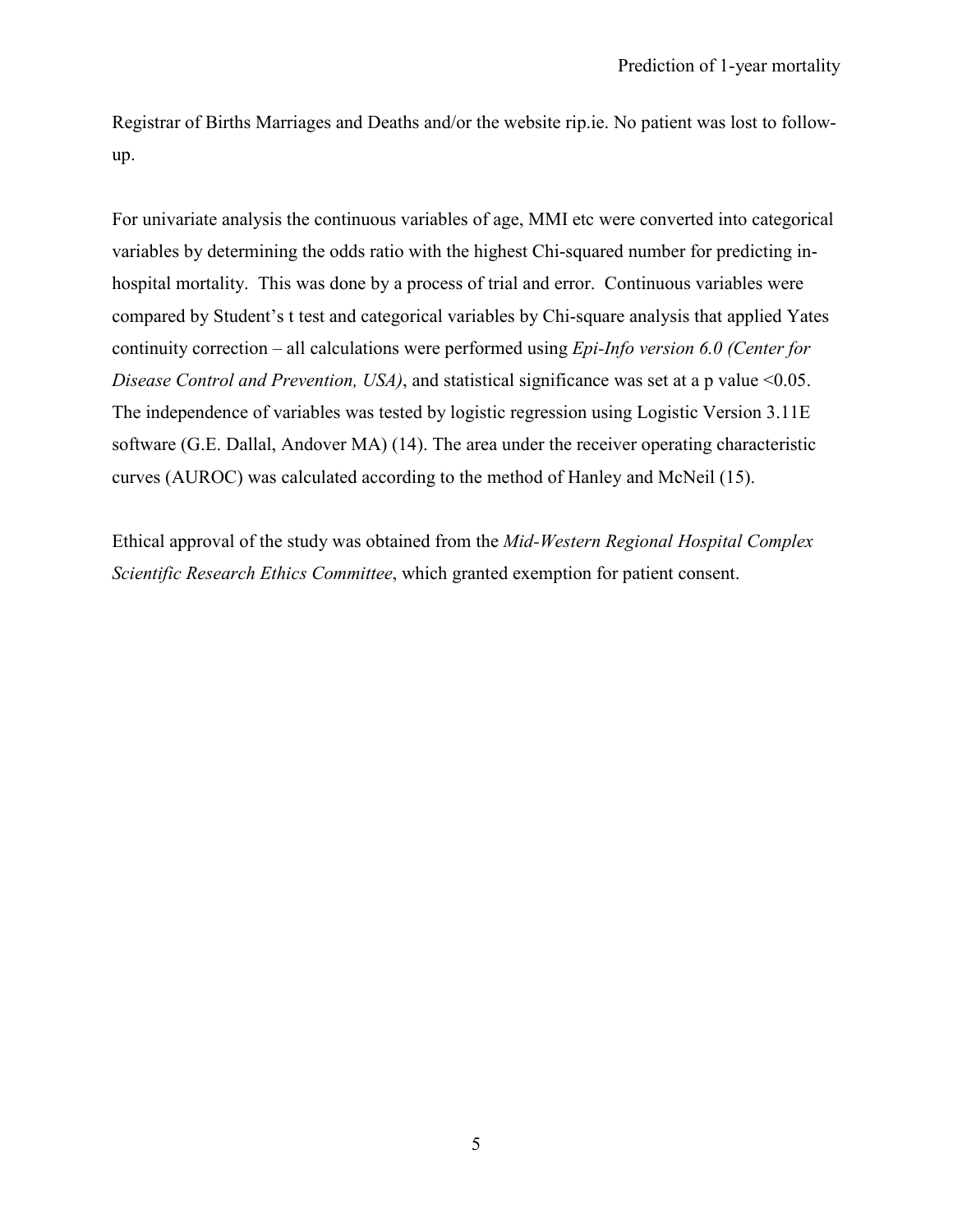#### **Results**

Sixteen patients died during their hospital admission (mean length of hospital stay 10.4 SD 7.7 days), and only one patient who died in hospital was under 68 years of age. One year after admission a total of 74 (16.3%) patients had died. The majority of these patients were elderly – one year after admission 69 (23.8%) of the 244 patients over 68 years of age were dead. All but seven of the 74 patients who died during the one year follow-up period had a SCS  $\geq$ =5 (Figure 1). Of the seven out of 162 patients with a SCS <=4 who died four had cancer, one liver failure and two heart failure with MMI values of 40% and 50%. All of the patients with an MMI below 10% and 90% of those with an MMI between 10 and 20% were still alive one year later, while 40% of those with an MMI  $\geq$ =50% died (Figure 2).

Apart from breathing rate and oxygen saturation there were no differences in the vital signs on admission of the patients who died. Although patients who died had a higher white cell count and urea and lower hemoglobin levels, their admission sodium and potassium levels were similar to those of survivors. However, numerous categorical variables identified patients who more likely to die within a year (Table 1), those with highest Chi-square number were: Simple Clinical Score  $\ge$ =12, age combined with MMI >104, prior illness that required the patient to spend more than 50% of daytime in bed, age >68 years, being unable to stand without help, a discharge diagnosis of cancer, and an MMI >=24%.

Apart from MMI there were no statistical significant differences in any of the continuous or categorical variables between those patients who died with an MMI above and below 24%. Only six of variables were found by logistic regression to be independent predictors of mortality (i.e. age, MMI, Simple Clinical Score, a discharge diagnosis of cancer, a hemoglobin below 11 gm%, and prior illness that required the patient to spend more than 50% of daytime in bed) (Table 2).

 $SCS \geq 12$  predicted one year mortality with the highest odds (16.1, Chi square 79.09, p <0.0001). However, the AUROC of age combined with MMI as a predictor of annual mortality is 0.79 (95% CI 0.72-0.85), and is comparable to the AUROC of the SCS (0.82, 95% CI 0.76- 0.88). A score of age plus MMI >104 identified 69% of deaths, and 43% the 119 patients who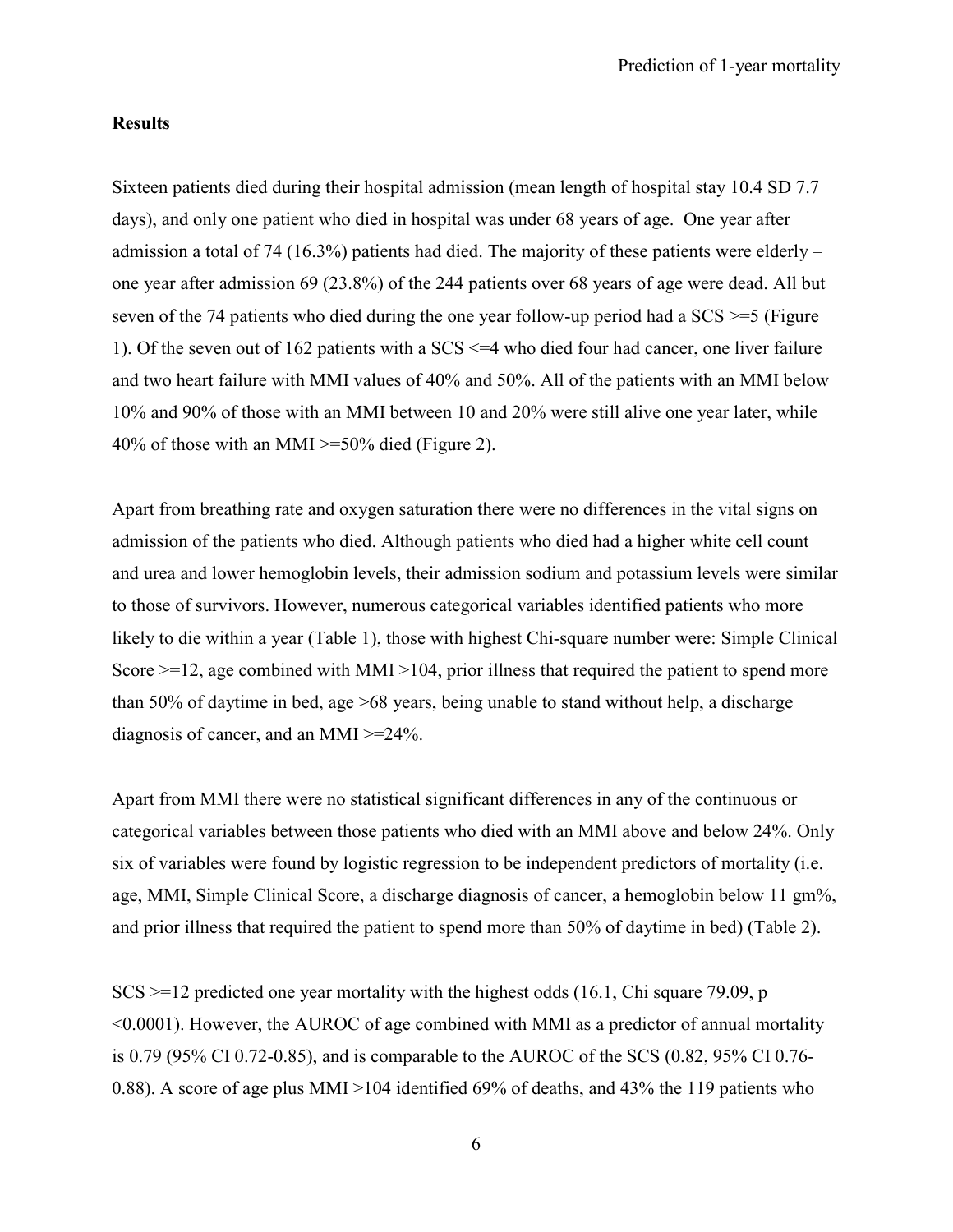exceeded this score were dead within a year (odds ration 9.4, Chi square 73.50, p <0.0001). Quartiles of this simple score distinguished patients with a very low (3%) annual risk of death (i.e. age plus MMI <74), a low (7%) risk (i.e. age plus MMI >=74 to <91), an intermediate (15%) risk (i.e. age plus MMI >=91 to <106) from those with a very high (41%) risk (i.e. age plus MMI >=106) (Figure 3). A more precise estimate of survival at one year can be made from the formula  $1/1+e^{-z}$ , where z is  $-8.2476 + age * 0.0806 + MMI * 0.0275$ .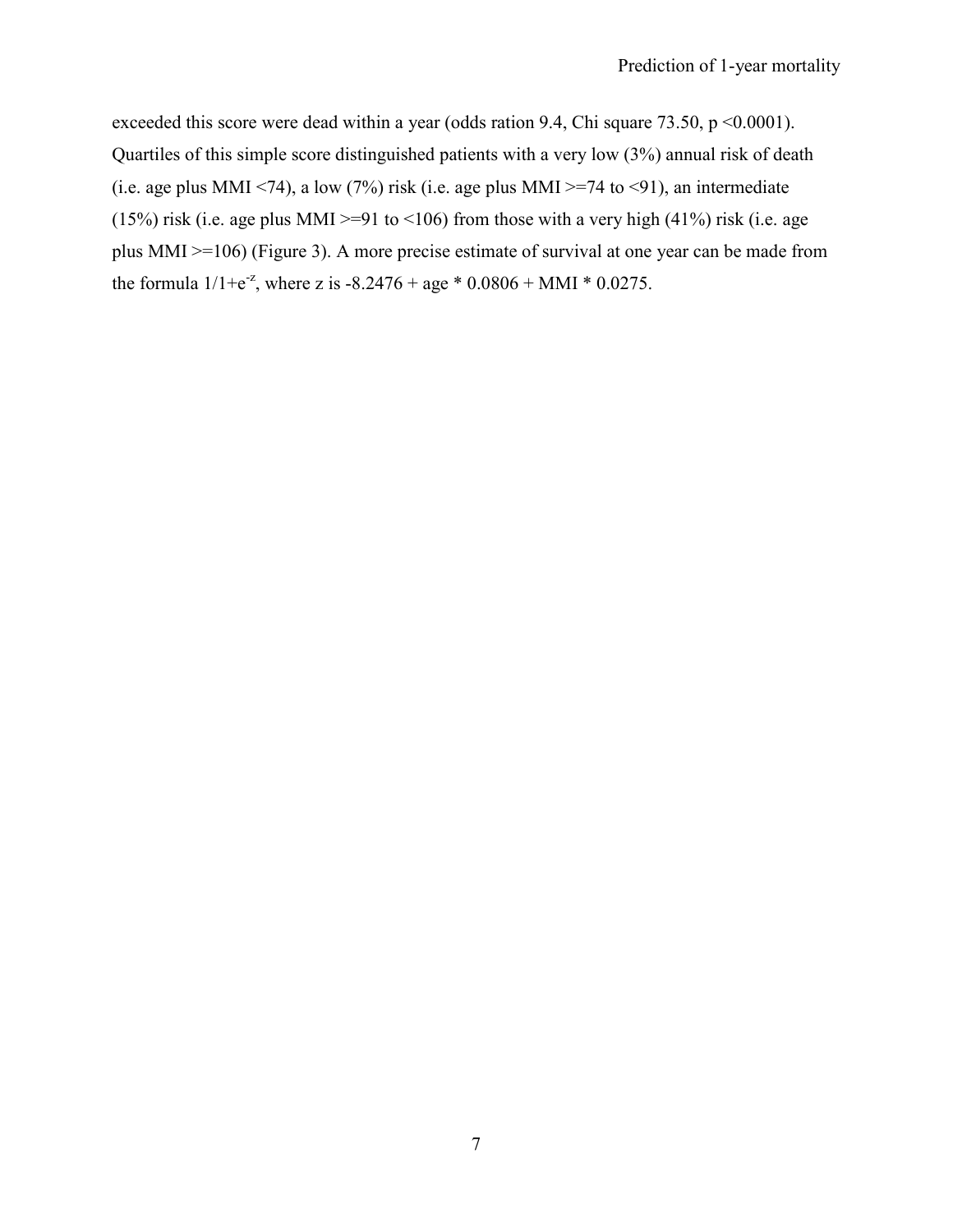#### **Discussion**

A predictive score's performance is measured by determining its discrimination, calibration and universal validity. Compared with other predictive mortality scores the SCS provides accurate predictions, excellent discrimination between survivors and non-survivors (16), and has been validated in diverse clinical settings (3-6). This study demonstrates that the SCS retains its discrimination for up to one year after hospital admission. It also suggests that ECG-DM is a significant independent predictor of annual mortality, which when combined with age has comparable discrimination to the SCS. Although the standard 12 lead ECG is a highly sensitive means of ruling out the risk of in-hospital mortality in acutely ill medical patients (7), the influence of slight ECG abnormalities on mortality risk has not been adequately quantified. MMI, on the other hand, is reported as a continuous variable that increases as the risk of death rises.

This small study of a convenient sample of patients it obviously limited. Doubtless a larger study would have detected more than six independent predictors of mortality and would have yielded more accurate comparisons of their relative predictive power. This study was performed just before services in the hospital underwent reconfiguration part of which was the diversion after midnight of seriously ill patients directly to Limerick Regional Hospital. The overall mortality rate of 3.5%, therefore, was comparable to the in-hospital mortality observed in both hospitals over the last 10-15 years. The patients studied represent those patients that could be seen promptly after their arrival in hospital. Since the authors worked a one-in-four 24 hour roster and 27% of admissions were studied the patients represent most of the patients the authors cared for. It is possible of course that ECGDM would not be able to predict mortality so accurately in a different patient population. However, we are currently following a cohort of 99 cardiac outpatients with a lower mean MMI than our study population (17% SD 9% versus 23.0% SD 13.5%, p <0.00001)- after one year of follow-up the only patient that has died was the one with the highest age+MMI score of 124 (i.e. age  $89 +$  MMI 35%).

The MMI is more than likely a proxy for cardiac disease. The MMI reflects abnormalities in the myocardium at a metabolic level, which may include ischemia and other causes. It is important to stress that it should not be relied upon for diagnostic purposes. Of 19 patients who had acute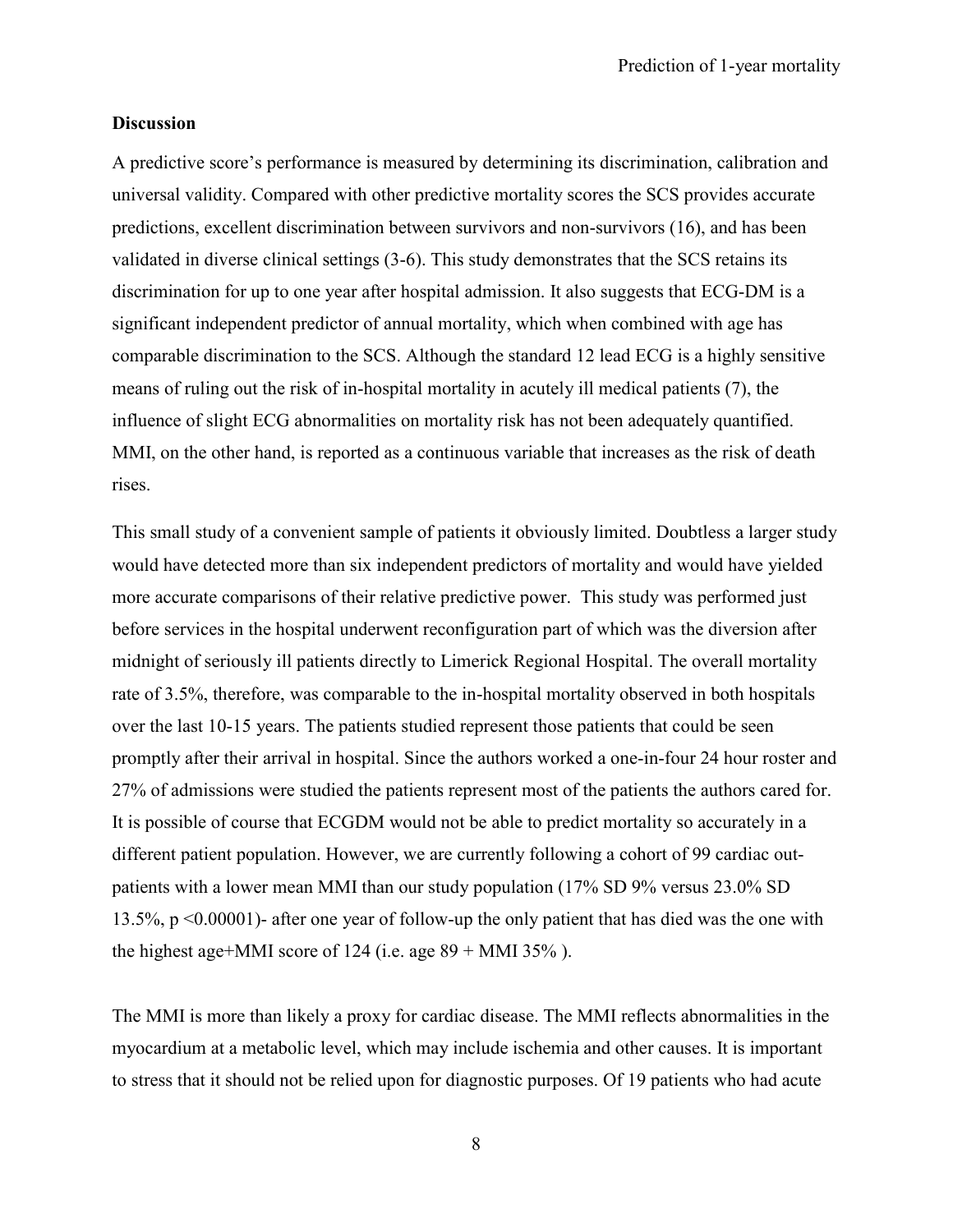myocardial infarctions six had normal MMI values (i.e. <20%) early in their presentation - two of these patients had obvious classical acute ischemic changes on 12 lead ECG at the time ECG-DM was performed (11). An ECG-DM, therefore, is not diagnostic but a non-specific indicator of myocardial health. Measurement is carried out not only directly on an ECG-signal but also indirectly by examining the asymmetry of the ECG signal between the right and left ventricles, which allows signal averaging to be obtained within 30 seconds. From the six traditional ECG leads of I, II, III, aVR, aVL and aVF patented formulae determine asymmetry of the ECG signal between the ventricles in very a short time (8,9). This signal is highly accurate and correlates with the amplitude of micro-alternations not only of the T wave but of the entire PQRS complex. This method is much more sensitive than direct "beat to beat" measurement of ECG microalternations, and this allows measurements to be performed at rest. Although other techniques might diagnose cardiac disease better than ECG-DM, 1 year mortality is most likely related to the severity of disease rather than diagnoses per se. Unlike clinical opinion and other diagnostic techniques ECG-DM is objective, quick, easy and cheap to perform, and does not require any skill or training to interpret.

Prognostication has been recognized as an important but often neglected part of patient management (17). Acute hospitalization, especially of the elderly, is an opportunity to recognize patients at risk of imminent decline and mortality, and make appropriate arrangements in keeping with their wishes (18). As much as a quarter of the costs of health care are spent in the last year of life (19). If this money is to be spent wisely care should be planned in advance with attention to symptom management, caregiver support, so that the resources available are efficiently directed to the needs and desires of the patient (20,21).

Other prognostic indices are available to predict mortality in hospitalized older adults, but their use has not been incorporated into routine medical practice (1). Some existing models are applicable only to specific patient populations and disease states (22-24) or require subjective assessments of risk by clinicians (25). Others require use of lengthy formulas (26) or knowledge of certain laboratory data and functional status (27,28), which are not always available in a patient's chart (29). This study suggests that the SCS has a comparable performance to other more sophisticated tools (22,26). Even though already contained in the SCS, time in bed was also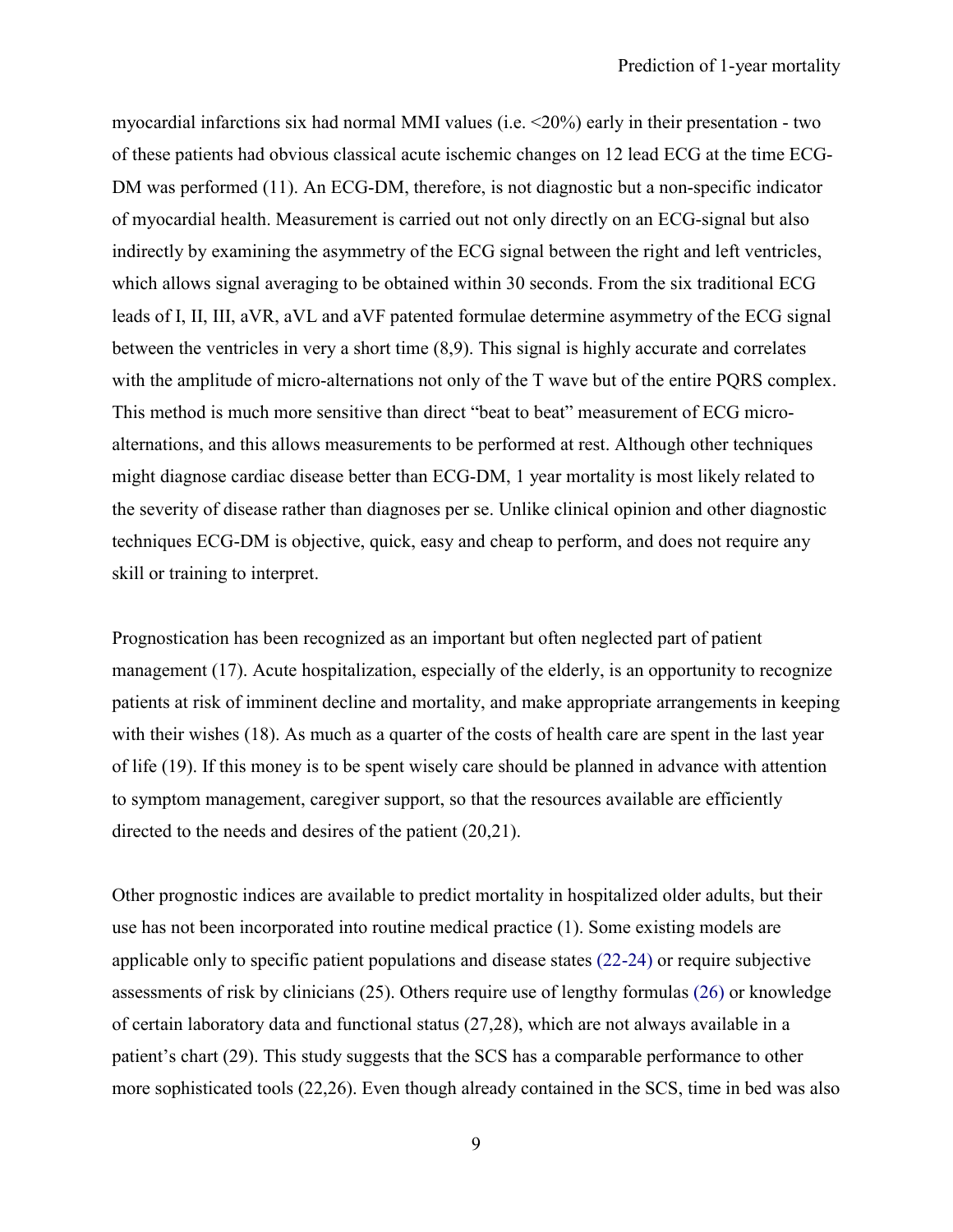an independent predictor of mortality at one year. This indicates that the weighting given to time in bed by the SCS requires readjustment to more accurately predict one year mortality.

The finding that MMI is predicts one year mortality independently of age indicates that it is not just a proxy for age. Moreover, a combination of age and ECGDM quickly and objectively identifies within seconds of admission to hospital a substantial cohort of acutely ill medical patients who have a greater than 40% risk of being dead within a year, which translates into a life expectancy of 1.5 to 1.7 years. This information should prompt clinicians to initiate discussions on advance care planning and goals of care in their patients.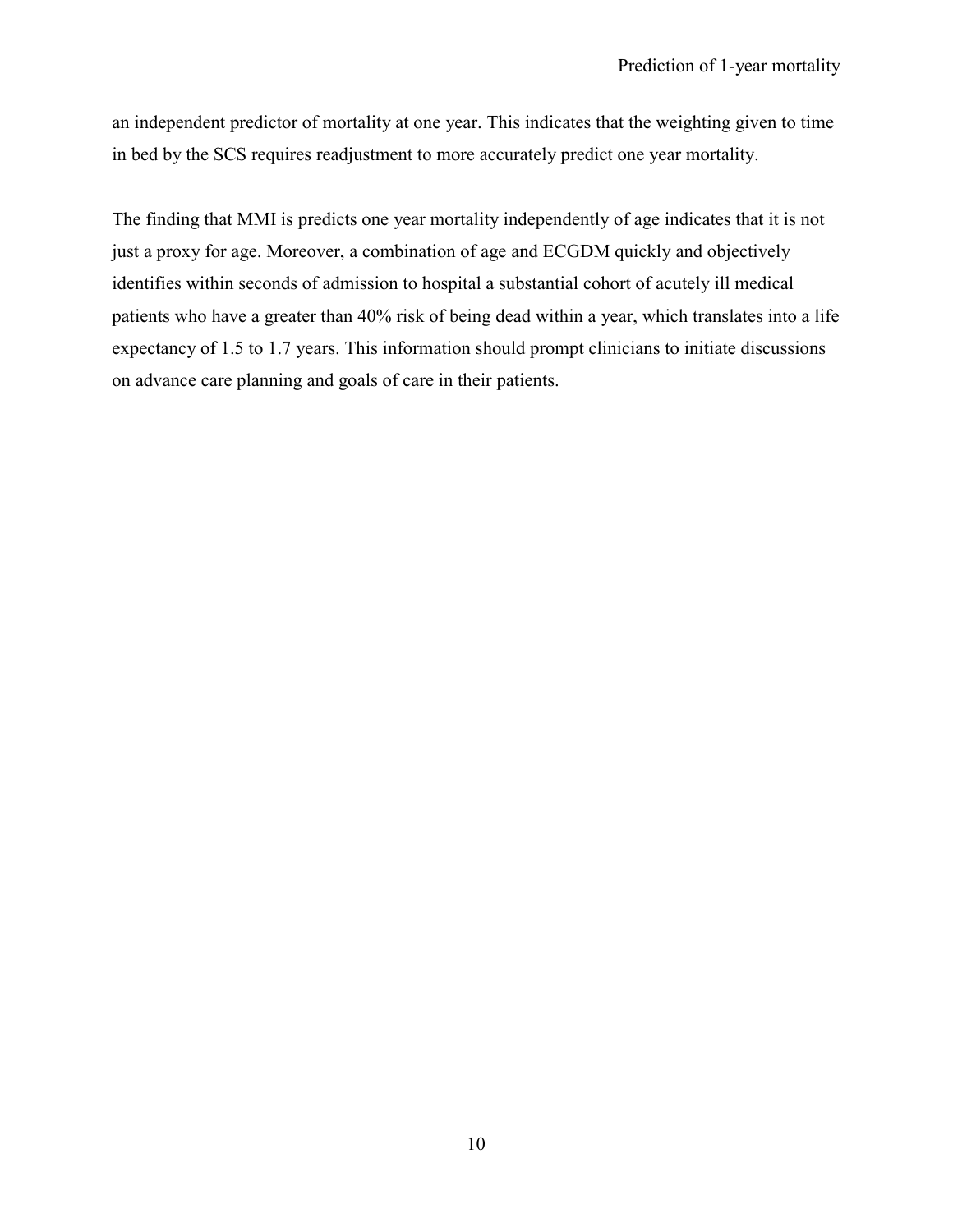# **Conclusion**

- 1. The SCS retains its discrimination (AUROC 82%) for mortality prediction of acutely ill medical patients up to one year after admission to hospital.
- **2.** ECG-DM combined with age has comparable discrimination for one-year mortality prediction to the SCS, but is quicker, cheaper and easier to perform. It also requires no skill to interpret.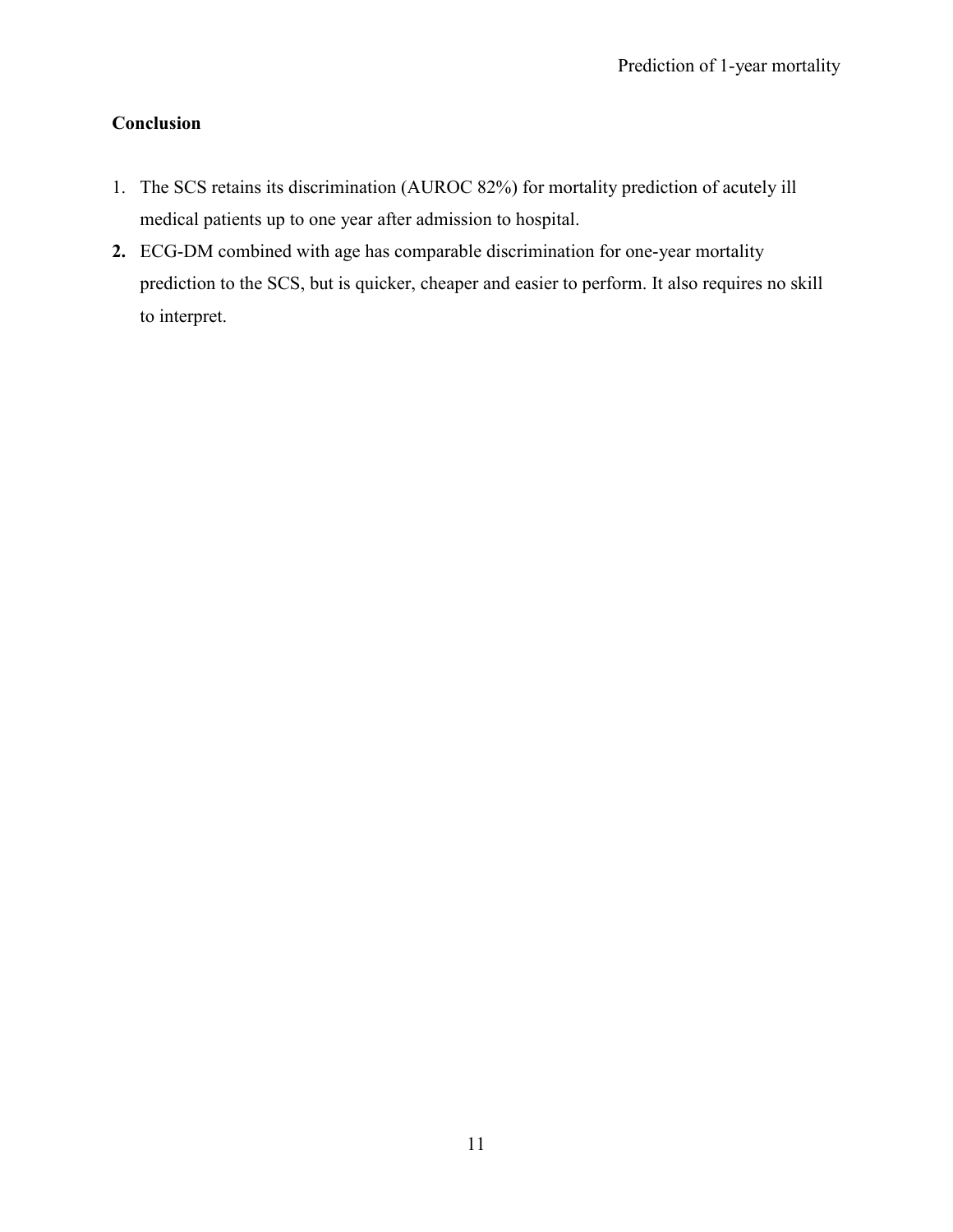# **Acknowledgements**

The authors would like to acknowledge the help of Ms Margaret Hayes and her staff, Tipperary Registry of Births, Marriages and Deaths, Nenagh.

## **Conflict of interest**

This research received no financial support from any third party, and none of the authors has any conflict of interest.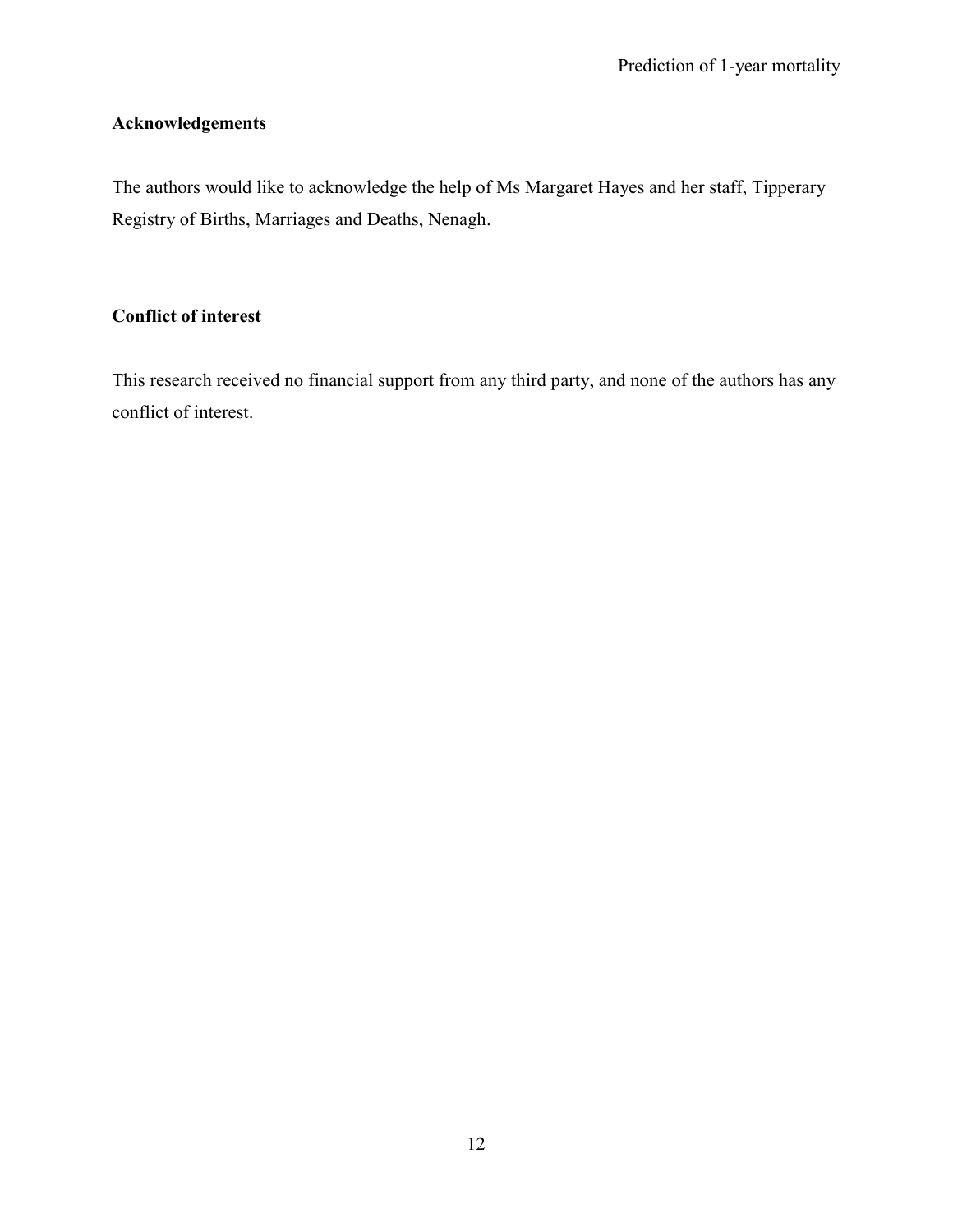### **References**

- 1. Levine S.K., Sachs G.A., Jin L., Meltzer D. A Prognostic Model for 1-Year Mortality in Older Adults after Hospital Discharge American Journal of Medicine 2007;120:455-460
- 2. Kellett J., Deane B. The Simple Clinical Score predicts mortality for days after admission to an acute medical unit. Q.J.Med. 2006;99:771-781.
- 3. Subbe C.P., Gauntlett W., Kellett J. Collaborative audit of risk evaluation in Medical Emergency Treatment (CARE-MET 1) – an international pilot. Eur. J. Int. Med. 2010;21:222-225.
- 4. Subbe C.P., Jishi F., Hibbs R.A.B. The Simple Clinical Score: a tool for benchmarking of emergency admissions in acute internal medicine. Clinical Medicine 2010;10:352-7.
- 5. Ghanem-Zoubi N.O., Vardi M., Laor A., Weber G., Bitterman H. Assessment of diseaseseverity scoring systems for patients with sepsis in general internal medicine departments *Critical Care* 2011, 15:R95 doi:10.1186/cc10102
- 6. Li J.Y.Z., Yong T.Y., Hackendorf P., Roberts S., O'Brien L. et al. The Simple Clinical Score is associated with mortality and length of stay of acute general medical admissions to an Australian hospital. Internal Medicine Journal, doi:10.1111/j.1445-5994.2011.02498.x
- 7. Kellett J., Deane B., Gleeson M. Derivation and validation of a score based on Hypotension, Oxygen saturation, low Temperature, ECG changes and Loss of independence (HOTEL) that predicts early mortality between 15 minutes and 24 hours after admission to an acute medical unit. Resuscitation 2008;78:52-8
- 8. Sula A., Grishin V., Kitachine Y., Reva M. US Patent 7519416B2: Diagnostic method utilizing standard lead ECG signals, April 2009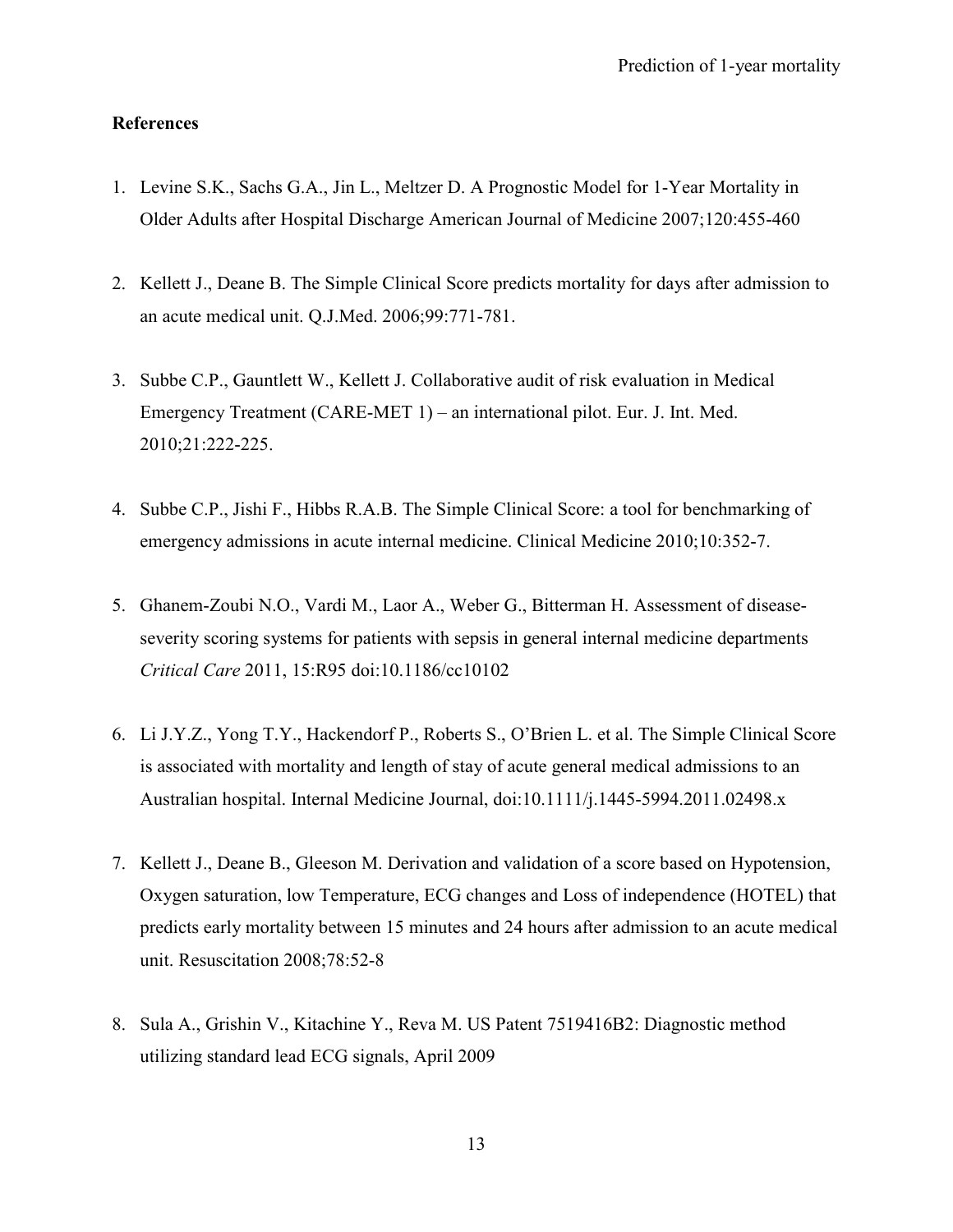- 9. Ryabykina G.V., Sula A.S., Shchedrina E.V. Experience with device Cardiovisor in cardiological care. Turkish Journal of Invasive Cardiology 2006;10:138-145.
- 10. Cruz-Gonzalez I., Dejoseph-Gauthier D., Chia S., Raffel O.C. and Jang I-K. Non-invasive assessment of myocardial ischaemia by using low amplitude oscillations of the conventional ECG signals (ECG dispersion mapping) during percutaneous intervention. Acta Cardiol 2009;64:11-15.
- 11. Kellett J., Rasool S. The prediction of the in-hospital mortality of acutely ill medical patients by electrocardiogram (ECG) dispersion mapping compared with established risk factors and predictive scores – a pilot study. Eur J Intern Med (2011), doi:10.1016/j.ejim.2011.01.013
- 12. Kellett J, Emmanuel A., Rasool S. ECG dispersion mapping predicts clinical deterioration, measured by increase in the Simple Clinical Score. Acute Medicine 2012; 11(1): 8-12
- 13. Kellett J., Deane B. The diagnoses and co-morbidity encountered in the hospital practice of acute internal medicine. European Journal of Internal Medicine. 2007;18:467-473.
- 14. Dallal G.E. LOGISTIC: A Logisitic Regression Program for the IBM PC. The American Statistician,1988; 42: 272.
- 15. Hanley J.A., McNeil B.J. A method of comparing the areas under receiver operating characteristic curves derived from the same cases. Radiology 1983;148:839-43.
- 16. Brabrand M., Folkestad L., Clausen N.G., Knudsen T., Hallas J. Risk scoring systems for adults admitted to the emergency department: a systematic review. Scandinavian Journal of Trauma, Resuscitation and Emergency Medicine 2010;18:8. doi:10.1186/1757-7241-18-8
- 17. Christakis NA. *Death Foretold: Prophecy and Prognosis in Medical Care*, 1st ed. Chicago, IL: The University of Chicago Press; 1999.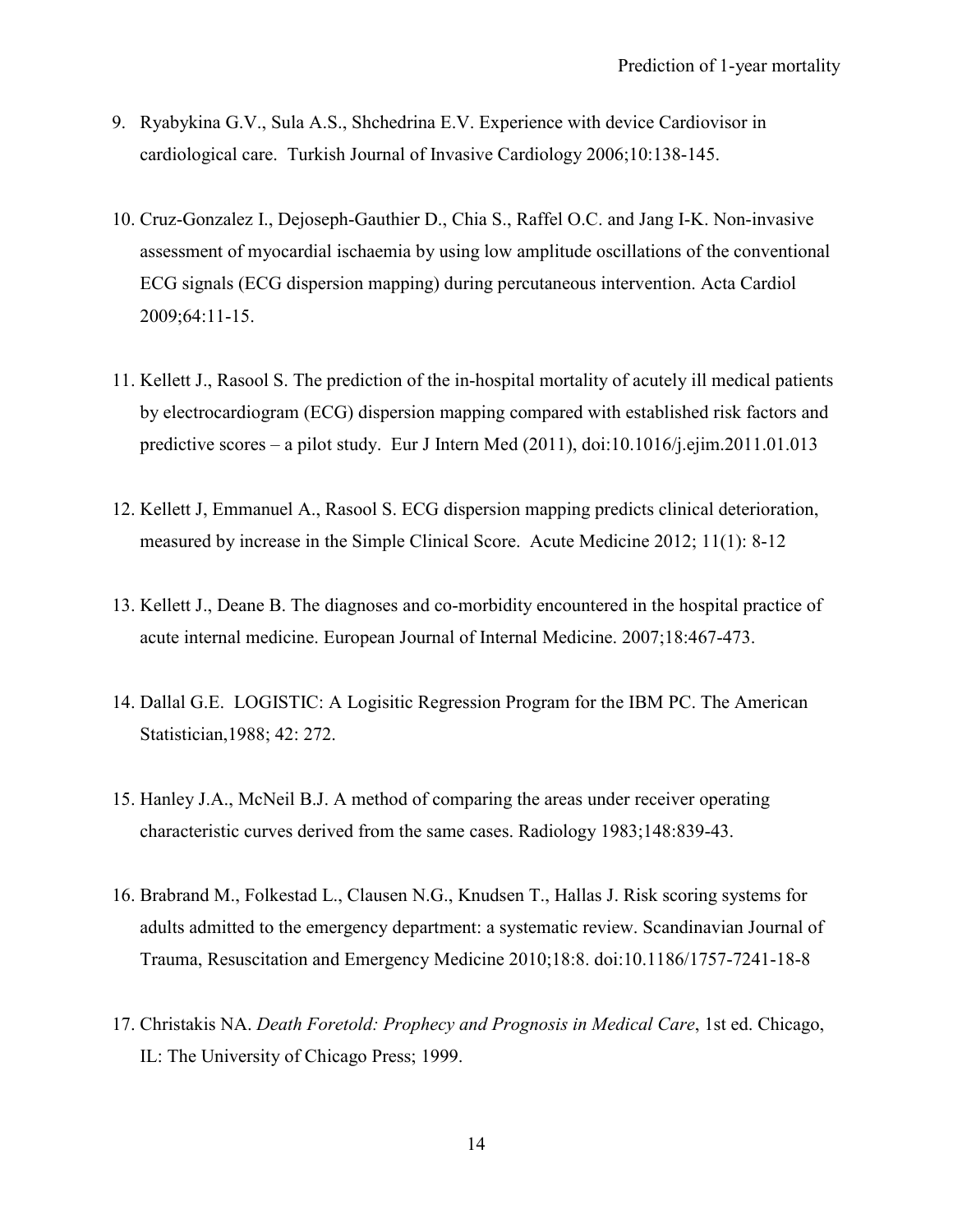- 18. Lynn J, Goldstein NE. Advance care planning for fatal chronic illness: avoiding commonplace errors and unwarranted suffering. *Ann Intern Med*. 2003;138:812-818.
- 19. Hogan C., Lynn J., Gabel J., Lunney J., Mara A., Wilkinson A. Medicare beneficiaries' costs and use of care in the last year of life. Report by the Medicare Payment Advisory Commission, MedPAC no 00-1, 2000, Washington D.C.
- 20. Lynn J. Serving patients who may die soon and their families: the role of hospice and other services. *JAMA*. 2001;285:925-932.
- 21. Lynn J, Teno JM, Harrell FE. Accurate prognostications of death: opportunities and challenges for clinicians. *West J Med*. 1995;163:250-257.
- 22. Knaus WA, Wagner DP, Draper EA, et al. The APACHE III prognostic system: risk prediction of hospital mortality for critically ill hospitalized adults. *Chest*. 1991;100:1619- 1636.
- 23. Muers MF, Shevlin P, Brown J. Prognosis in lung cancer: physicians' opinions compared with outcome and a predictive model. *Thorax*. 1996;51:894-902.
- 24. Morita T, Tsunoda J, Inoue S, Chihara S. Survival prediction of terminally ill cancer patients by clinical symptoms: development of a simple indicator. *Jpn J Clin Oncol*. 1999;29:156- 159.
- 25. Evans C, McCarthy M. Prognostic uncertainty in terminal care: can the Karnovsky index help? *Lancet*. 1985:1:1204-1206.
- 26. Knaus WA, Harrell FE, Lynn J, et al. The SUPPORT prognostic model: objective estimates of survival for seriously ill hospitalized older adults. *Ann Intern Med*. 1995;122:191-203.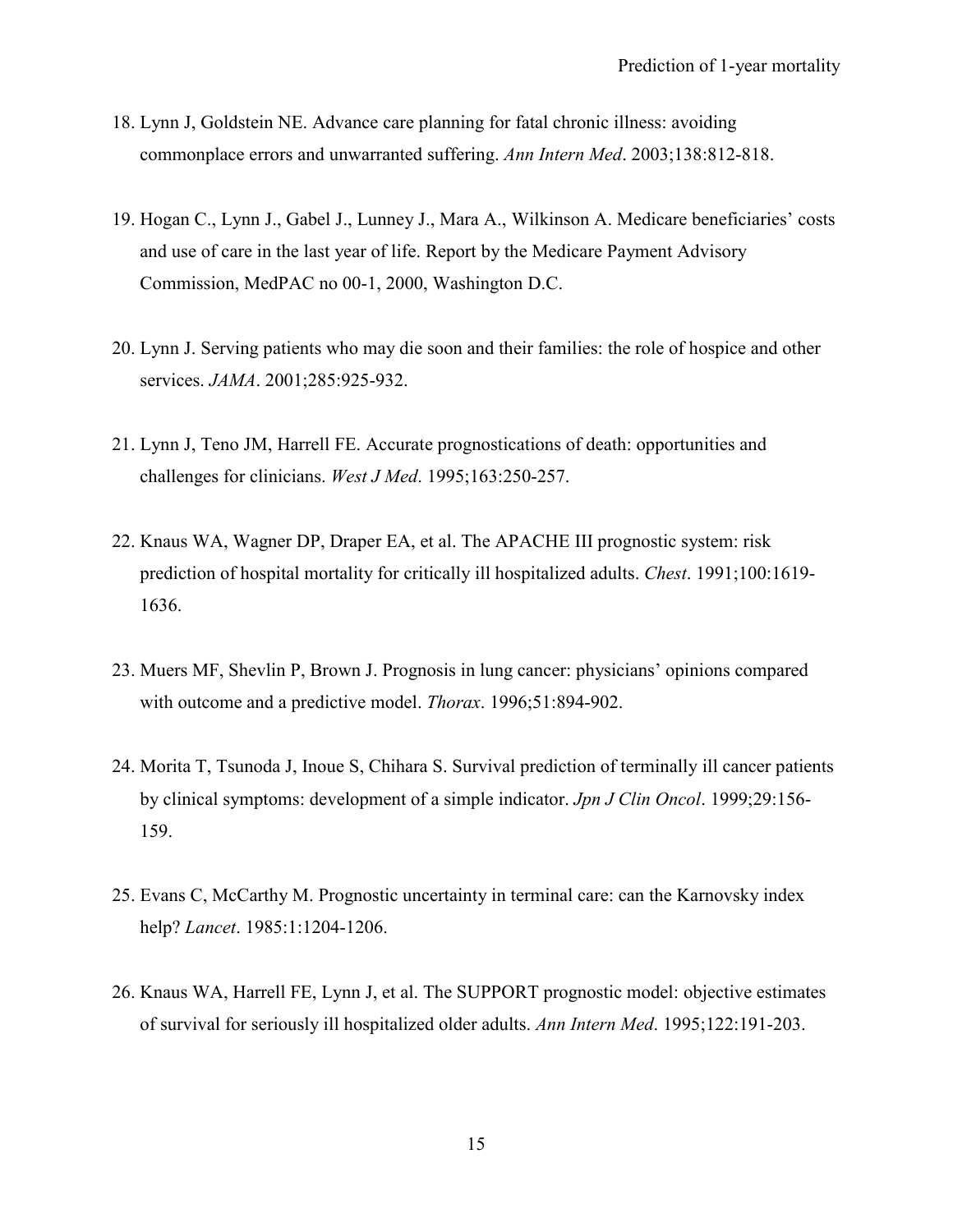- 27. Walter LC, Brand RJ, Counsell SR, et al. Development and validation of a prognostic index for 1-year mortality in older adults after hospitalization. *JAMA*. 2001;285:2987-2993.
- 28. Teno JM, Harrell FE, Knaus WA, et al. Prediction of survival for older hospitalized patients; the HELP survival model. *J Am Geriatr Soc*. 2000;48(Suppl):S16-S24.
- 29. Bogardus ST, Towle V, Williams CS, et al. What does the medical record reveal about functional status? A comparison of medical record and interview data. *J Gen Intern Med*. 2001;16:728-736.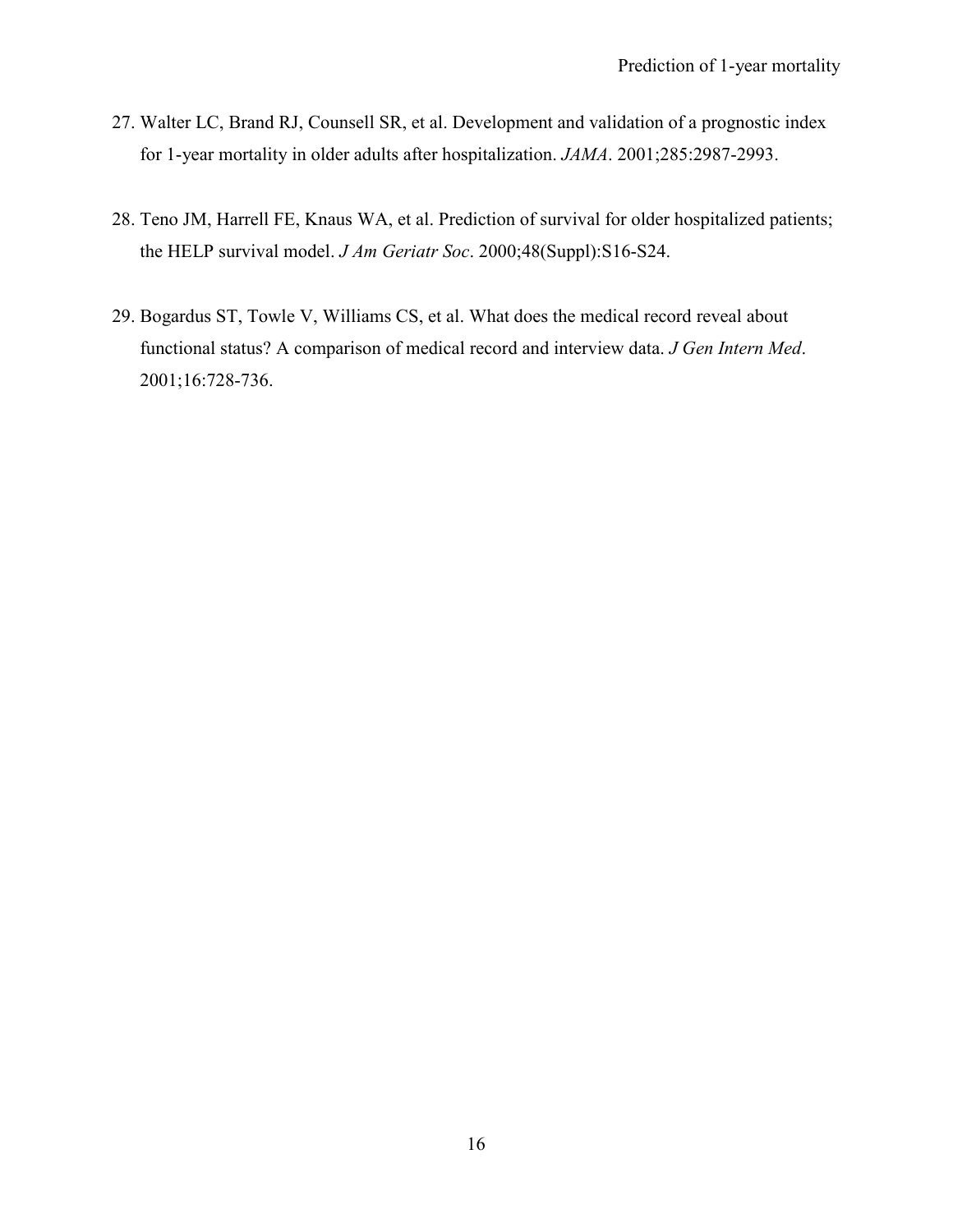## **Figures**

Figure 1: Mortality at 365 days of patients according to their Simple Clinical Score (SCS). Only seven out of 162 patients with a SCS <=4 died: four had cancer, one liver failure and two heart failure with MMI values of 40% and 50%.

Figure 2: Mortality at 365 days of patients according to their Myocardial Micro-alternation Index (MMI).

Figure 3: Kaplan-Meir survival curves for 365 days of patients according to quartiles of their age combined with their Myocardial Micro-alternation Index (MMI). One quarter of patients had a very low (3%) annual risk of death (i.e. age plus MMI <74), one quarter a low (7%) risk (i.e. age plus MMI >=74 to <91), one quarter an intermediate (15%) risk (i.e. age plus MMI >=91 to  $\leq$ 106) and one quarter a very high (41%) risk (i.e. age plus MMI  $\geq$ =106)